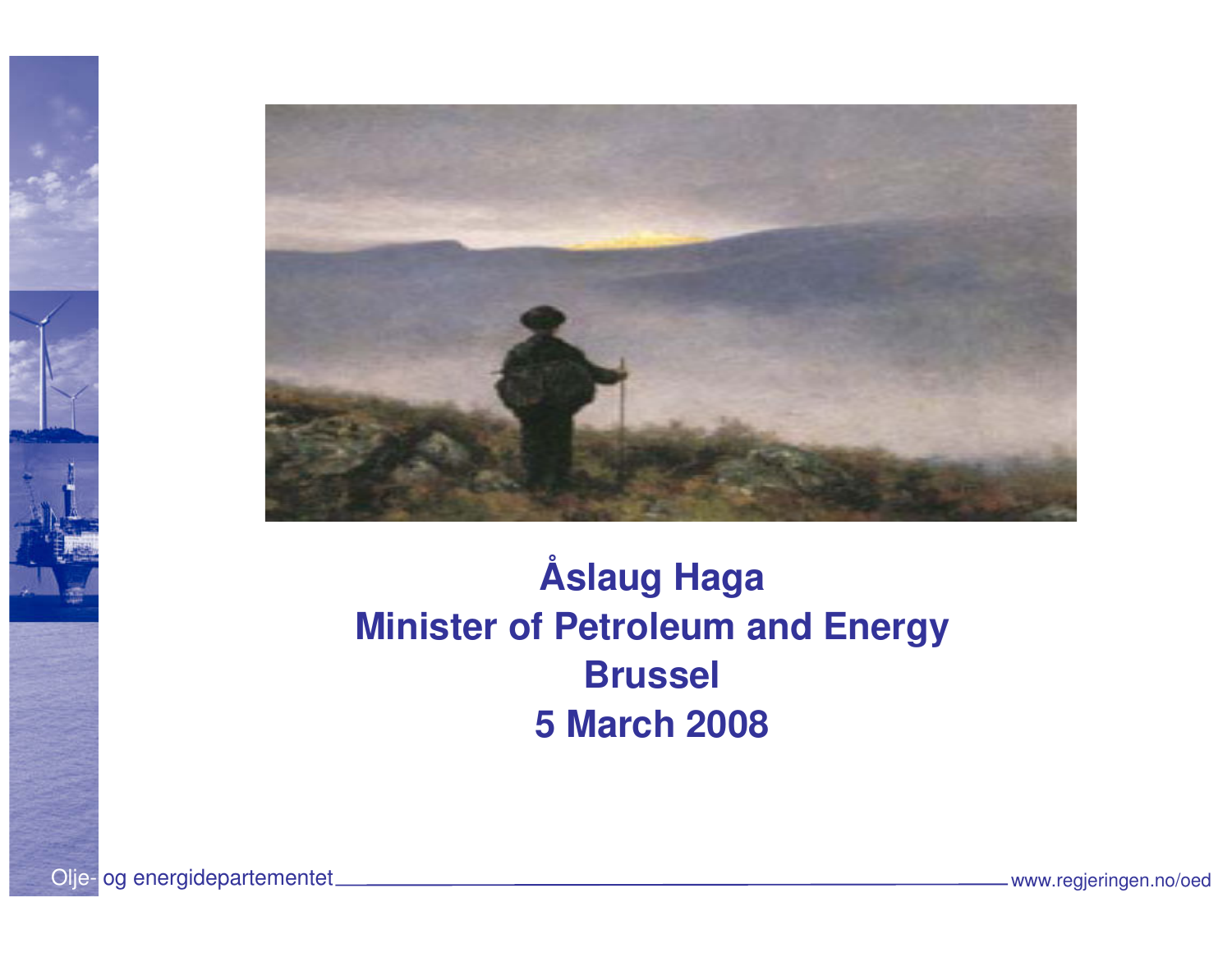### **CCS in Norway**

#### **Current CCS projects**

- **1. CO<sup>2</sup> Test Centre Mongstad**
- **2. Large Scale Facility Mongstad**
- **3. Large Scale Facility Kårstø**

### **CO2 Storage experience**

- **1. Sleipner (11 years)**
- **2. Snøhvit**

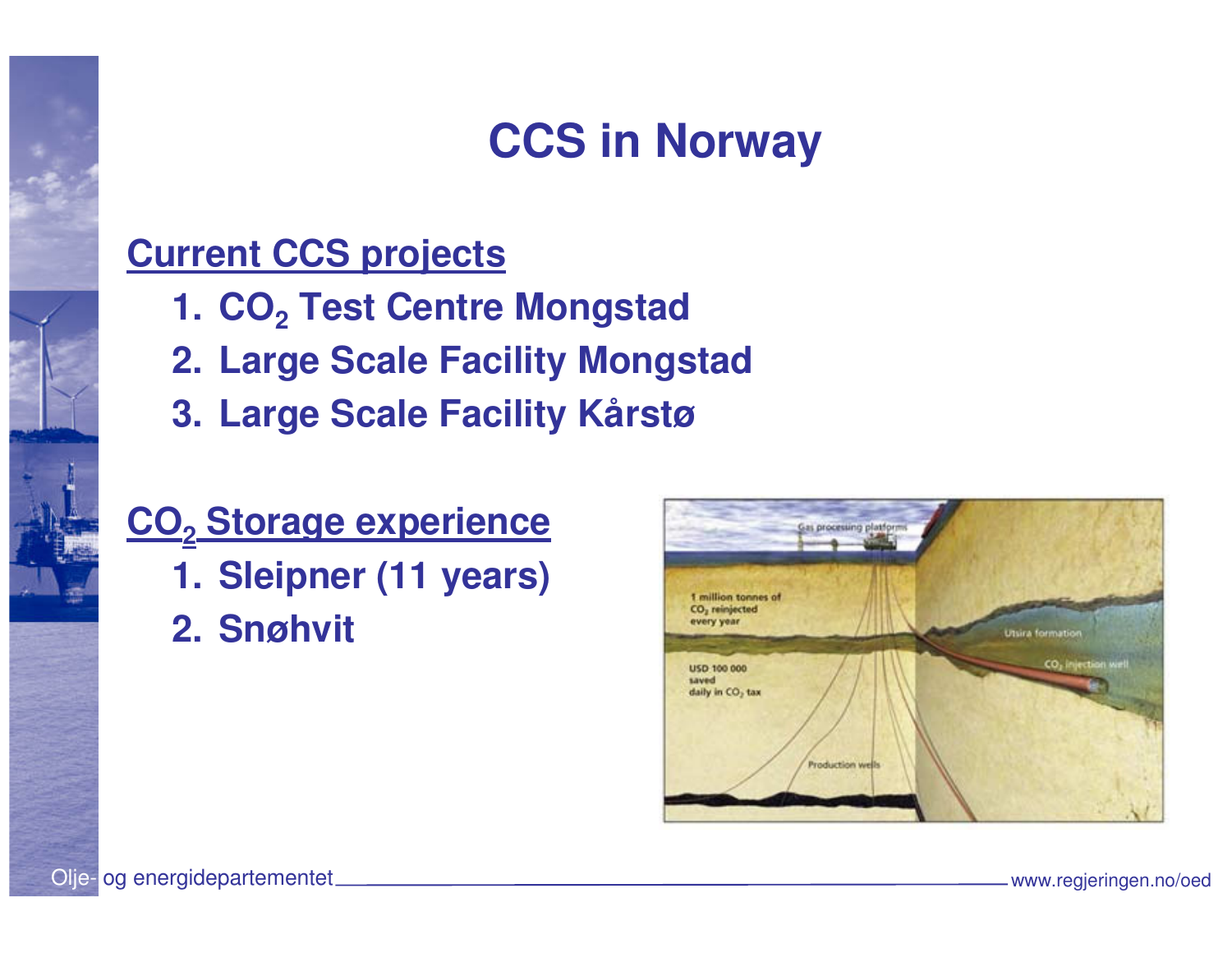# **CO2 Test Centre Mongstad**

- •**Investment decision Q4 2008**
- •**Start-up 2011**
- • **Two technologies**
	- **1. Amine**
	- **2. Chilled Ammonia**
- •**Capture: 100 000 tons CO<sub>2</sub>/yr**
- • **Will develop, test, verify and demonstrate technologies to reduce costs and risks**



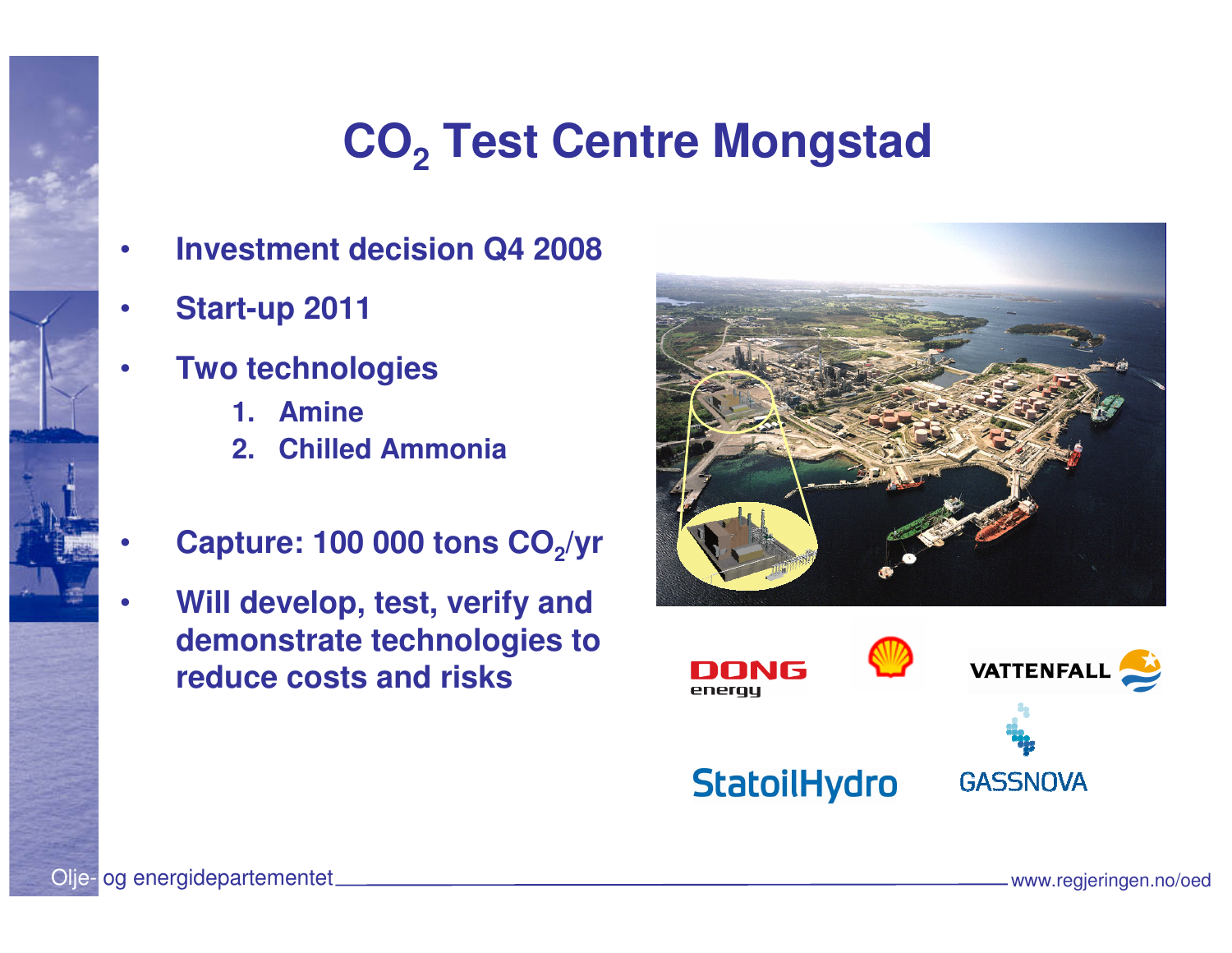### **Large Scale CCS Facility at Mongstad**

- •**Investment decision 2012**
- •**Start-up 2014**
- •Capture at least 1,3 million tons CO<sub>2</sub>
- •**Transport and storage; Utsira or Johansen formation**
- $\bullet$ **The State and StatoilHydro**

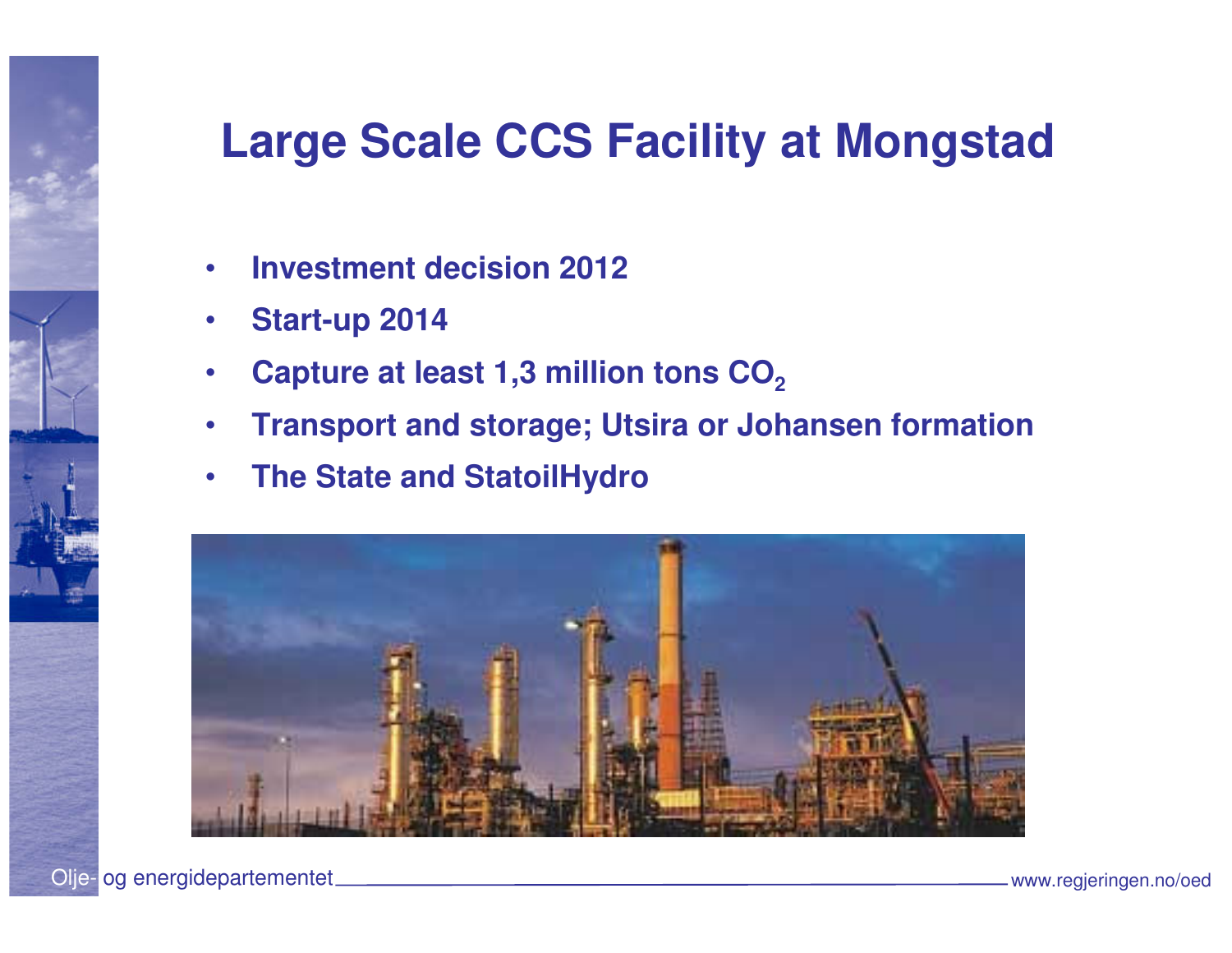### **CO2 Capture at Mongstad**

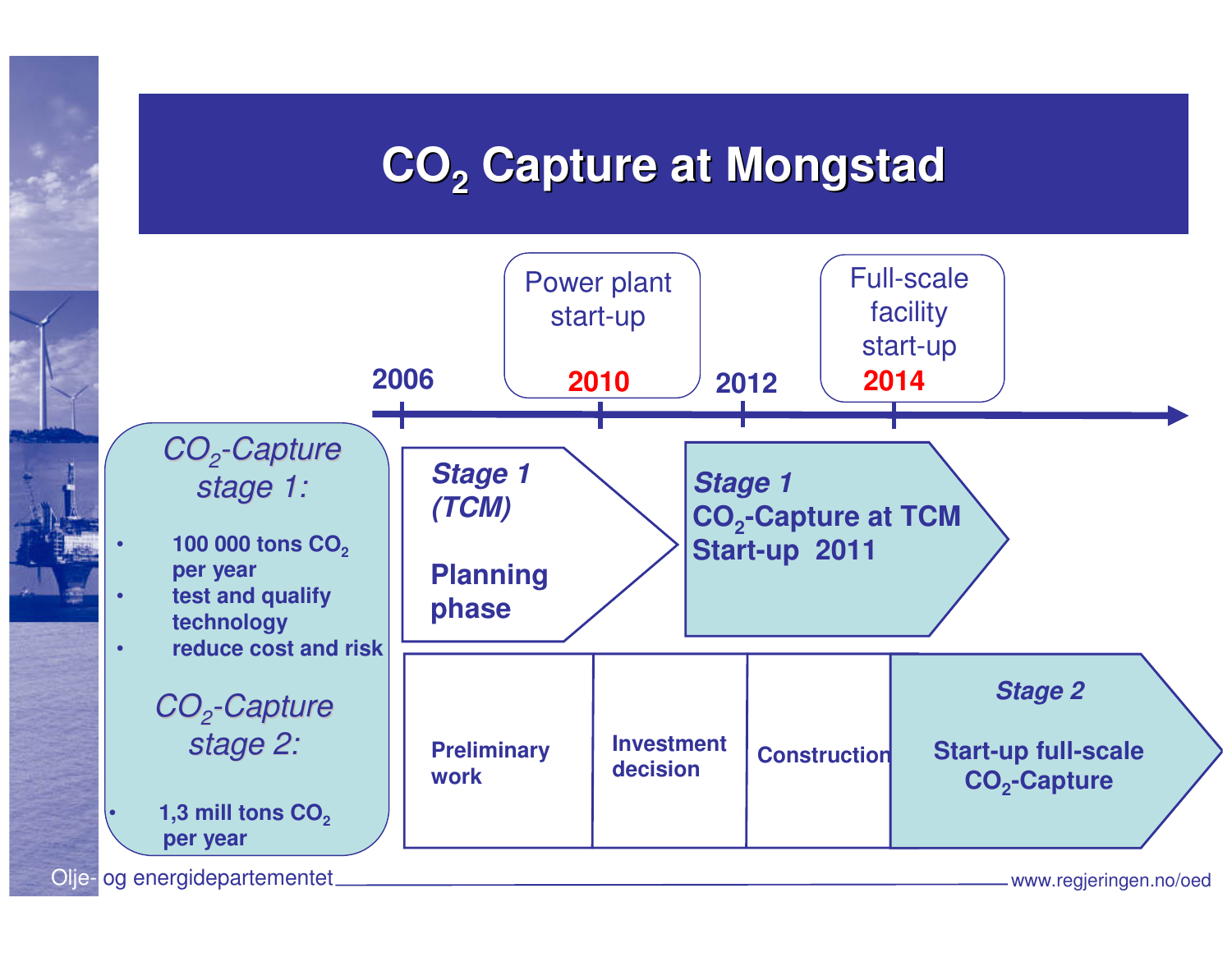#### **CCS at Kårstø**

- • **The Government has decided to build a CCS plant at Kårstø**
	- retrofit facility connected to the existing gas-fired power plant
- • **Capture of 1 million tons of CO2/year**
	- existing technology will be scaled up by a factor of 10
- •**2007 – 2009: planning phase**
- •**2009: investment decision**
- • **Transport and storage: Utsira or Johansen formation**
- •



Olje- og energidepartementet www.regjeringen.no/oed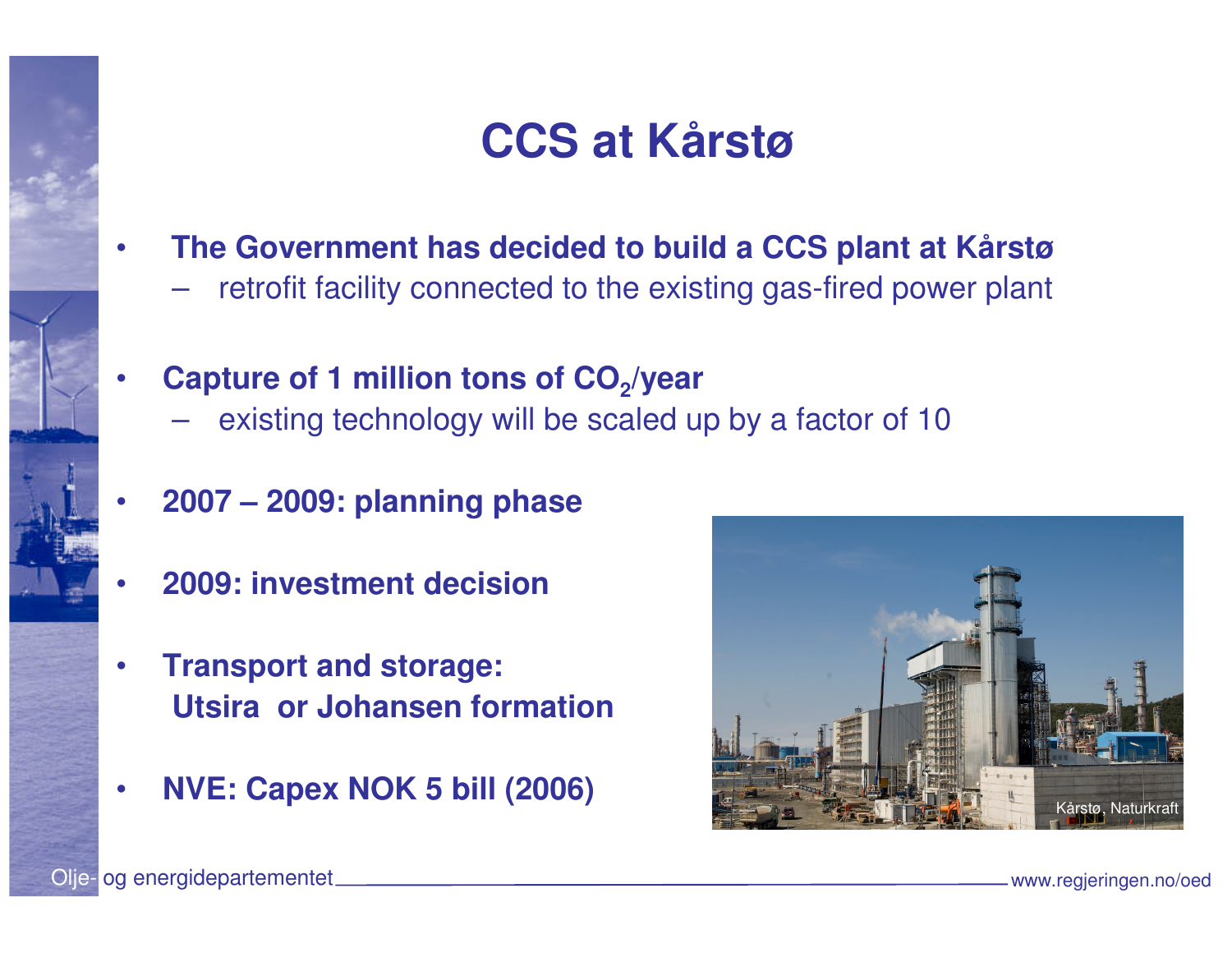## **CO2 Transport and Storage**

**CO2 from Mongstad and Kårstø will be stored in geological structures offshore; Utsira fm and Johansen fm are being evaluated**